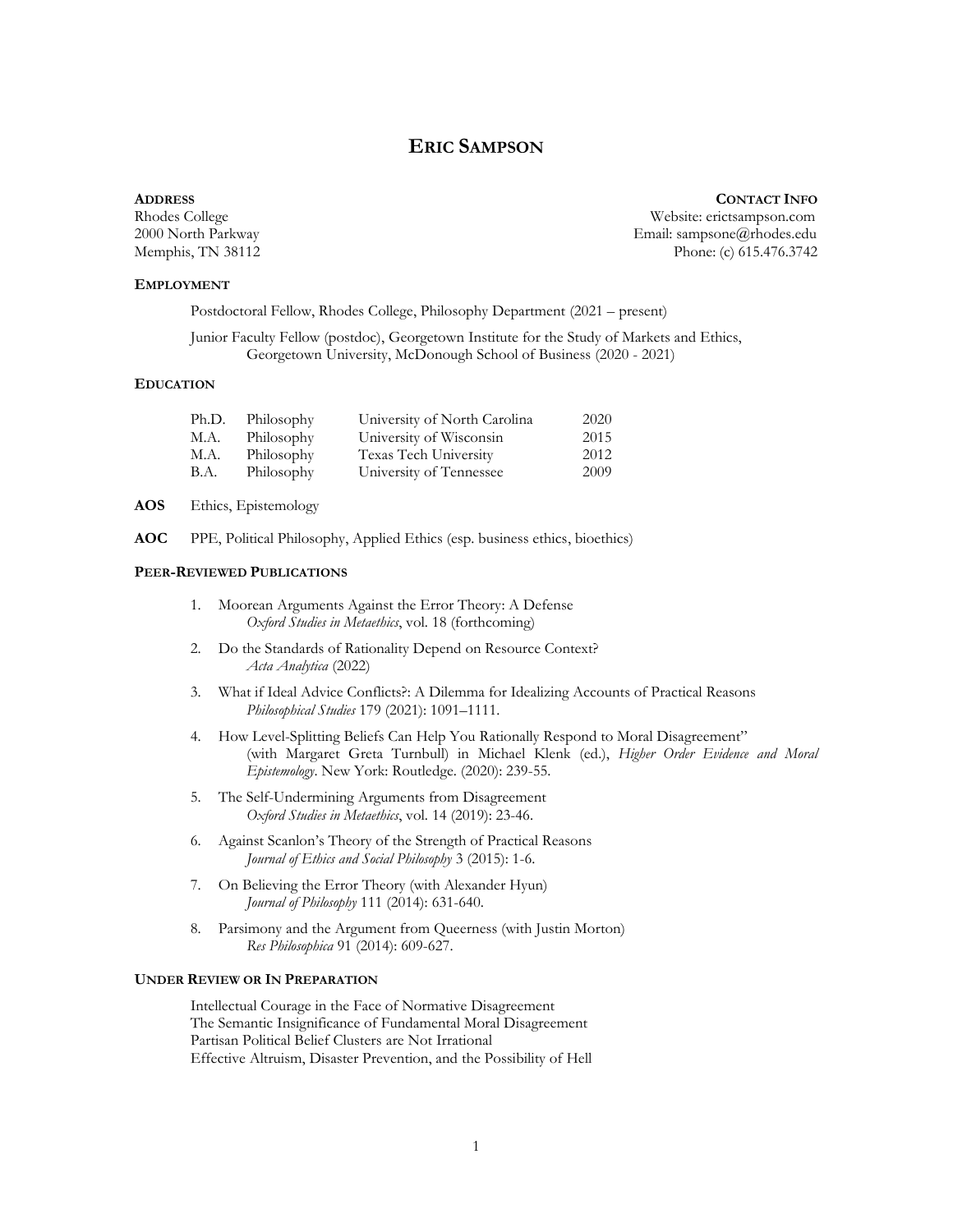#### **PEER-REVIEWED PRESENTATIONS**

"Partisan Political Belief Clusters are Not Irrational"

• Bowling Green State Workshop in Applied Ethics and Public Policy (April 2022)

"Effective Altruism, Disaster Prevention, and the Possibility of Hell"

- Princeton-Rutgers Philosophy of Religion Incubator Conference (May 2021)
- Religious Perspectives on Effective Altruism, U of Fribourg, Switzerland (September 2019)

"Moorean Arguments Against the Error Theory: A Defense"

• MadMeta: 16th Annual Madison Metaethics Workshop (September 2021)

"Intellectual Courage in the Face of Intractable Normative Disagreement"

- European Epistemology Network Conference, University of Glasgow (June 2021)
- Humboldt Normativity Conference, Berlin (December 2020)
- Tennessee Philosophical Association, Vanderbilt University (November 2019)

"What if Ideal Agents Disagree?: A Dilemma for Idealizing Reasons Subjectivism"

- Chapel Hill Normativity Conference (March 2020)
- International Conference on Ethics, University of Porto, Portugal (June 2019)
- Cyprus Metaethics Conference, University of Cyprus (April 2019)

"Can We Rationally Believe Conciliationism?"

- 1st Annual Social Epistemology Networking Event, University of Oslo (May 2018)
- APA Central Division, Chicago (February 2018)
- Social Epistemology Summer School, University of Madrid (August 2017)
- Northwestern-Notre Dame Epistemology Conference (April 2017)
- IIFS-UNAM Philosophy Conference, Mexico City (February 2017)

"The Self-Undermining Arguments from Disagreement"

• MadMeta: 12th Annual Madison Metaethics Workshop (September 2017)

"What Good are Bioethicists if they Disagree so Much?

• Penn Bioethics Bootcamp, University of Pennsylvania (June 2017)

"Group Conciliationism"

• Workshop on Groups and Disagreement, University of Copenhagen (March 2017)

"Why You Should Be Agnostic about Composite Objects" (with Justin Morton)

- Rocky Mountain Philosophy Conference, U of Colorado-Boulder (April 2015)
- Western Michigan Graduate Student Philosophy Conference (December 2014)

"Parsimony and the Argument from Queerness" (with Justin Morton)

•  $40<sup>th</sup>$  Conference on Value Inquiry: The Foundations of Morality (May 2014)

"On Believing the Error Theory" (with Alex Hyun)

- Wisconsin Philosophical Association Annual Meeting (April 2014)
- The Arizona State University Philosophy Graduate Conference (April 2014)

#### **COMMENTS**

Evan Williams's "An Actualist Argument for Scalar Consequentialism"

• APA Central Division, Chicago (March 2020)

Stan Husi's "Das Nichts Nichtet"

• RoME: Rocky Mountain Ethics Congress (August 2019)

Marc-Kevin Daoust's "Apparent Reasons and Second-Best Epistemology"

• SLACRR, St. Louis Area Conference on Reasons and Rationality (May 2019)

- Invited Commentator-at-Large
	- Penn Reasons and Foundations of Epistemology Conference (November 2018)